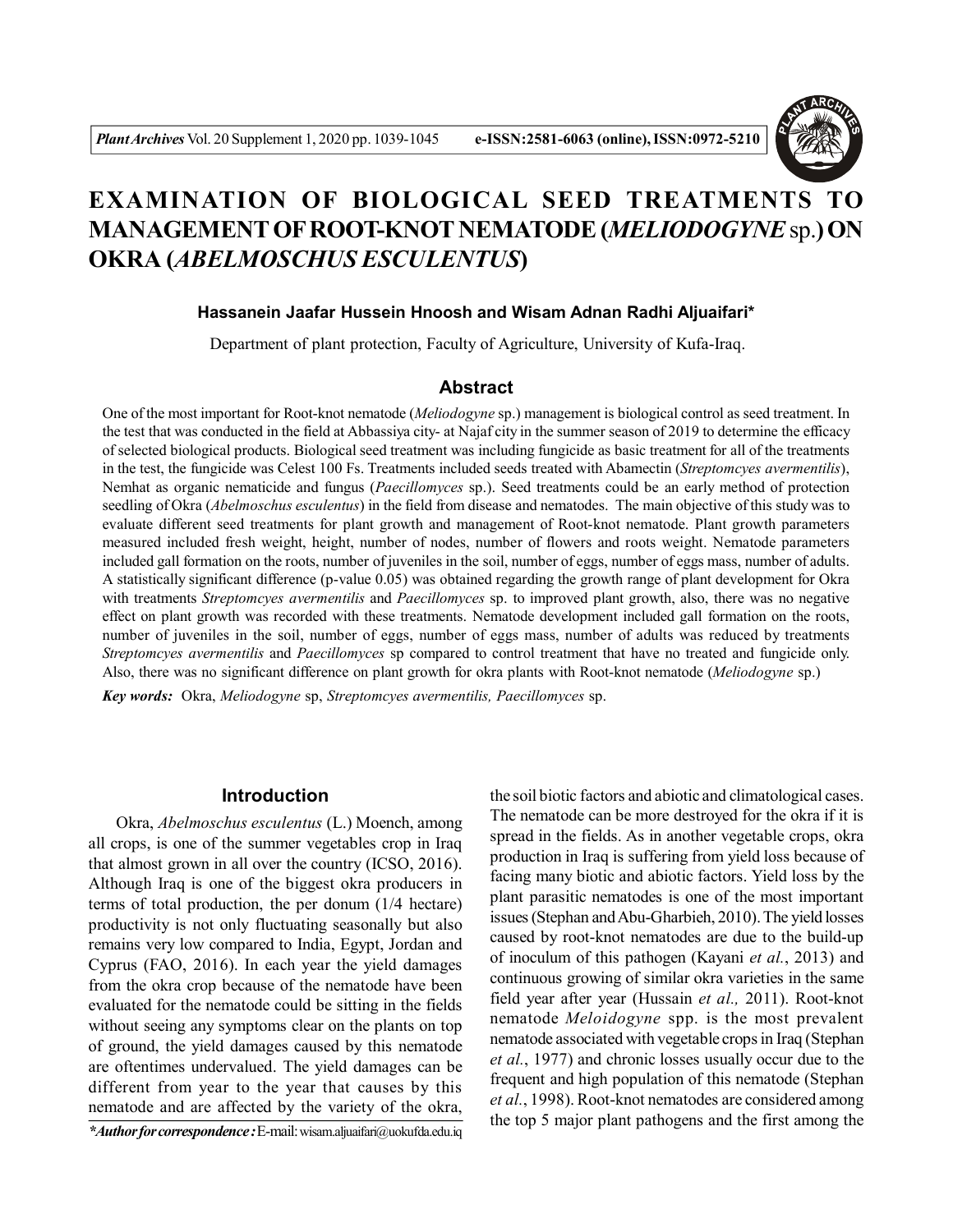10 most important genera of plant parasitic nematodes in the world (Mukhtar, *et al*., 2013). *Meloidogyne* spp*.* are one of the most widespread and damaging plantparasitic nematodes throughout the world and substantially affects growth and yield of okra (*Abelmoschus esculentus* L). *Meloidogyne* spp*.* attack different crop plants, including vegetables, causing severe growth retardation due to formation of typical galls. Okra (*Abelmoschus esculentus* L. Moench) is one of the most important vegetable crops of the world, being popular in many tropical and subtropical countries. It is mostly cultivated for human consumption and for industrial use as fiber attack different crop plants, including vegetables, causing severe growth retardation due to formation of typical galls. It is mostly cultivated for human consumption and for industrial use as fiber (Hussain *et al.,* 2012). Although the Root-knot nematode (*Meloidogyne* spp. includes over a hundred species, the four-wide distributed *Meloidogyne incognita, M. javanica, M. arenarea* and *M. hapla* are the most damaging on vegetables (Taylor *et al.*, 1982).

Root-knot: (*Meloidogyne incognita*) is microscopic roundworms is found in a wide range of homeland and agroeco systems. Those parasites infect gourd roots of plant, wherein they mash and full their life cycles. When left unlimited, those pathogens can be caused severe plant harm and yield lack to cucurbits and other popular vegetables in everywhere the Pacific. Two species of the nematodes hit gourd in all the world *Meloidogyne incognita* and *M. javanica* (Westerdahl and Becker, 2011). Meloidogyne contains around 100 species. Some of these species are considered globally necessary and can be caused severe loss on economic crops. *Meloidogyne* is a sedentary endoparasitic pathogen feeding into the root and tuber cells. The egg mass is accoune outside the female body. Under appropriate conditions, eggs hatch to allow second phase juveniles (J2). J2s shift in search on the host plants to full their life cycle. Once the J2 reach the plant root, the J2 penetrate the closest root tips in the extension area (Lohar and Bird, 2003). The J2 establishes a nutrition site primary in bark /or relative parenchyma cells (Viglierchio, 1991). Five to six cells serve as a nutrition site. Those cells can gain a high metabolic activity after genetically modified by excretion of the root-knot (Hussey, 1989). The cells undergo hypertrophy meaning undergoing mitotic splip without cell split (or cell wall formation) and form a dense likable multinuclear cytoplasmknown as "giant cell". These giant cells extend mostly into the stele of plant tissues. Adjacent cells around the nutrition site will undergo hypertrophy (abnormal of cell enlargement) and

hyperplasia (abnormal lead to increase of cells numbers) response in all directions, shape of the root gall (Viglierchio, 1991). Management practices for controlling *M.* sp. include cultural practices, resistance variety, nematicides, and biological control. The biological control is considered to cover control that outcome from the work of soil microorganisms and the soil micro fauna and is intercede through technique such as, predation, parasitism, competition and antagonism (Stirling, 1991). Seed treatment nematicides are available in the market since 2005 and management practices have been changed from the standard granular in-furrow applications to seed treatments, such as Avicta Complete Cotton, (abamectin), and Votivo, a biological strain of the *Bacillus firmus*. Seed treatments have simplified the growing process and reduced producer's exposure to chemicals. There are some examples of bionematicides as seeds treatments including abamectin (Syngenta) has shown activity against soybean cyst nematode (*H. glycines*) and Root-knot nematode (*M. incognita*). (Qiao *et al*., 2012; Muzhandu *et al.,* 2014; Aljaafri, 2017; Aljaafri *et. al*., 2018). *Paecillomyces lilacinus* has been used a biological agent against Meloidogyne incognita for okra plants. *P. lilacinus* showed positive effect in the biological control for nematodes. The main objective of this study was to find out the best way to management the disease that causes by plant parasitic nematodes. Using different biological products was used to determine the effect on okra seeds as seed treatments with biological control.

#### **Materials and Methods**

### **Field of experiment and plant Growth/Inoculation with Root Knot (***Meloidogyne* sp.**)**

The field for the experiment was in Abbassiya city of Najaf. The field was 10 meters in long and 10 meters in wide. This area divided to 10 rows, each row with 1 meter in wide and 8 meters in long. Each row divided to 5 species with take half meter between each meter that used as replicate including 5 holes in each hole put 3 seeds that treated with biological products before planting**.** Nematode cultures: *M. incognita* was originally available in the field and planted with field that already infested with this nematode. From the field before study took sample of soil by randomly way from different area in the field to see the *Meloidogyne* sp. Second-stage juveniles (J2) were collected in hatching chambers with a 200-µm pore screen that allows only hatched J2 to migrate into the collection dish. Seeds were previously treated with the appropriate experimental biological products (Table 1). Seeds (3 seeds in each hole) were planted into  $15 \text{ cm}^3$  in the long and  $15 \text{ cm}^3$  in the wide as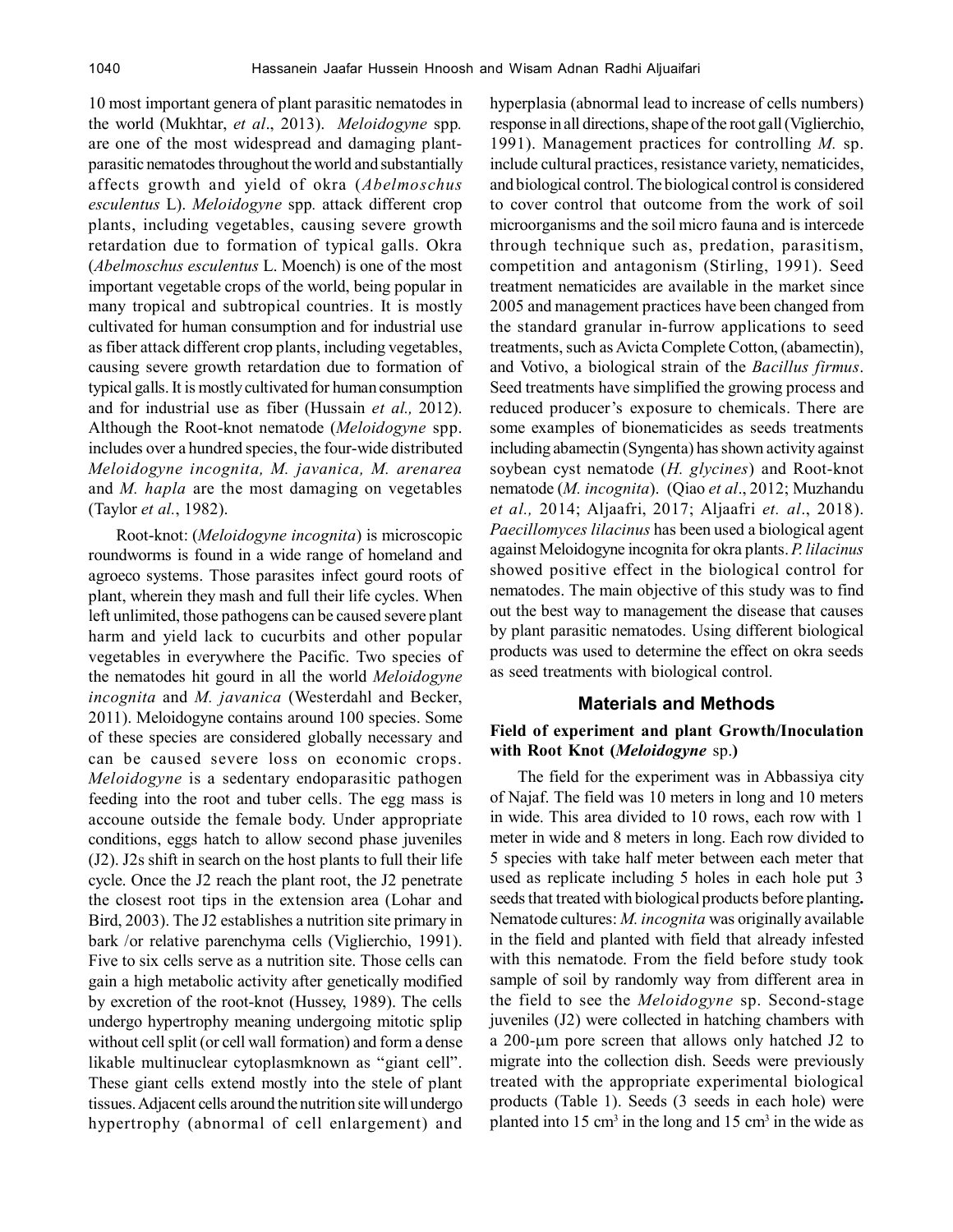| <b>Treatment</b> | <b>Products</b>                                             | Rate                                                                |
|------------------|-------------------------------------------------------------|---------------------------------------------------------------------|
|                  | Fungicide only (Celest 10% FS) used as basic treatment with | 1.8 MG/LITTER                                                       |
|                  | all treatments almost.                                      |                                                                     |
|                  | Fungicide + Nemahit (Organic nematicide)                    | $100 \text{cm}^3/ 100$ litter water + Fungicide                     |
| 3                | Fungicide + Abamectin (Streptomcyes avermentilis)           | $50 \text{cm}^3 / 100$ litters water + fungicide                    |
| 4                | Fungicide + Paecillomyces sp.)                              | $107$ from fungus + fungicide                                       |
| 5.               | Paecillomyces sp.                                           | $107$ from fungus                                                   |
| 6                | Untreated seeds (Control)                                   | 4 ML Water only                                                     |
| 7                | Fungicide + Abamectin + Nemahit                             | $100 \text{cm}^3/ 100$ litter water + Fungicide + 50cm <sup>3</sup> |
| 8                | Abamectin (Streptomcyes avermentilis)                       | $50 \text{cm}^3$ / 100 litters water                                |
| 9                | $Paecillomyces$ sp. + Nemahit (Organic nematicide)          | $107$ from fungus + $100 \text{cm}^3/ 100$ litter water             |
| 10               | Paecillomyces sp. + Abamectin (Streptomcyes avermentilis)   | $107$ from fungus + 50cm <sup>3</sup> /100 litters water            |

**Table 1:** Biological products as seed treatments *for okra seeds* (*Abelmoschus esculentus*) grew in the field direct that infested with Rot-knot nematode (*Meloidogyne* sp.*).*

square after putting seeds covered by some of soil. (Aljaafri, 2017, Aljaafri *et al*., 2018). All experimental treatments are arranged in a RCBD with 5 replications in the field at environment situations. Data acquired analyzed using a statistical test system (SAS) version 9.4. and the standard of significant was collection at 5%. (0.05) Least significant difference (LSD) tests at *P* = 0.05 employed to the differences among treatments for the parameters measured. Okra seeds watered every day in the first few days from planting and fertilized weekly after three weeks from planting. At 75 days, tests were the final harvested. Also, at 10 days did counting the percentage of germination for okra seeds. At 30 days of planting take samples of soil to count Root-Knot nematodejuveniles (J2) and see the effect on plant growth including different parameters for plant growth (fresh weight, height of plants and roots, plant and root weight, number of leaves and weight of fruits in end of the experiment at 75 days). *Meloidogyne* sp. set to extraction, roots were located into a beaker with sufficient 10% chlorine bleach solution to coating the okra roots. The okra roots were



**Fig. 1:** Number of juveniles' nematodes for plant-parasitic nematode (*Meliodogyne* sp.) and Not parasitic nematodes that were available in the field before planting okra plants*.* Data are means of the 5 replicates for each sample. Means compared by using (LSD) at 0.05. P-Value, 0.1264, LSD 0.05= 3836.4.

mad for 3 minutes by thrilling with a scapula in the 10% chlorine bleach solution. The 10% chlorine bleach/ nematode extract was teeming from the beaker and sieved through a 200-mesh sieve nested on top of a 500-mesh sieve. Nematodes were counted on a grated petri dish under the Olympus BH2 B071 microscope (Japan Model C35AD-4) at 40X magnification. Soil and water contents of the bucket set singly as substantive over (bucket 1) were teeming through a 60-mesh sieve till bucket 2. The contents of bucket 2 were sieved over the sink used a 325-mesh sieve. Renew rinsing was done through the 325-mesh sieve with a gentle flow of water till 20 ml soil or minus remained on under most of the 325-mesh sieve. A 20-60 ml juvenile egg extract was collected by washing the 325-mesh sieve extract into a 120 ml beaker. The beaker content could settle for 2 hours. After 1 hour, water was rejected. A timer was set to 10 minutes. The sugar-nematode hang was leaving into 50 ml centrifuge tube and centrifuged for 1 min at 1500 rpm using a centrifuge. After centrifugation, the supernatant was teeming off onto a 500-mesh sieve grasped up the sink. The bead soil layer of the centrifuge tube was discarded. Examination and count of eggs and juveniles on grated Petri dishes were done using the Olympus BH2 B071



**Fig. 2:** Effect of Biological products as seed treatments on percentage germination of okra plants (*Abelmoschus esculentus*) infested with *M.* Sp. Data are means of the 5 replicates for each treatment 10 days. Means compared by using (LSD) at  $0.05$ . P-Value,  $0.020$ , LSD  $0.05=$ 4.866.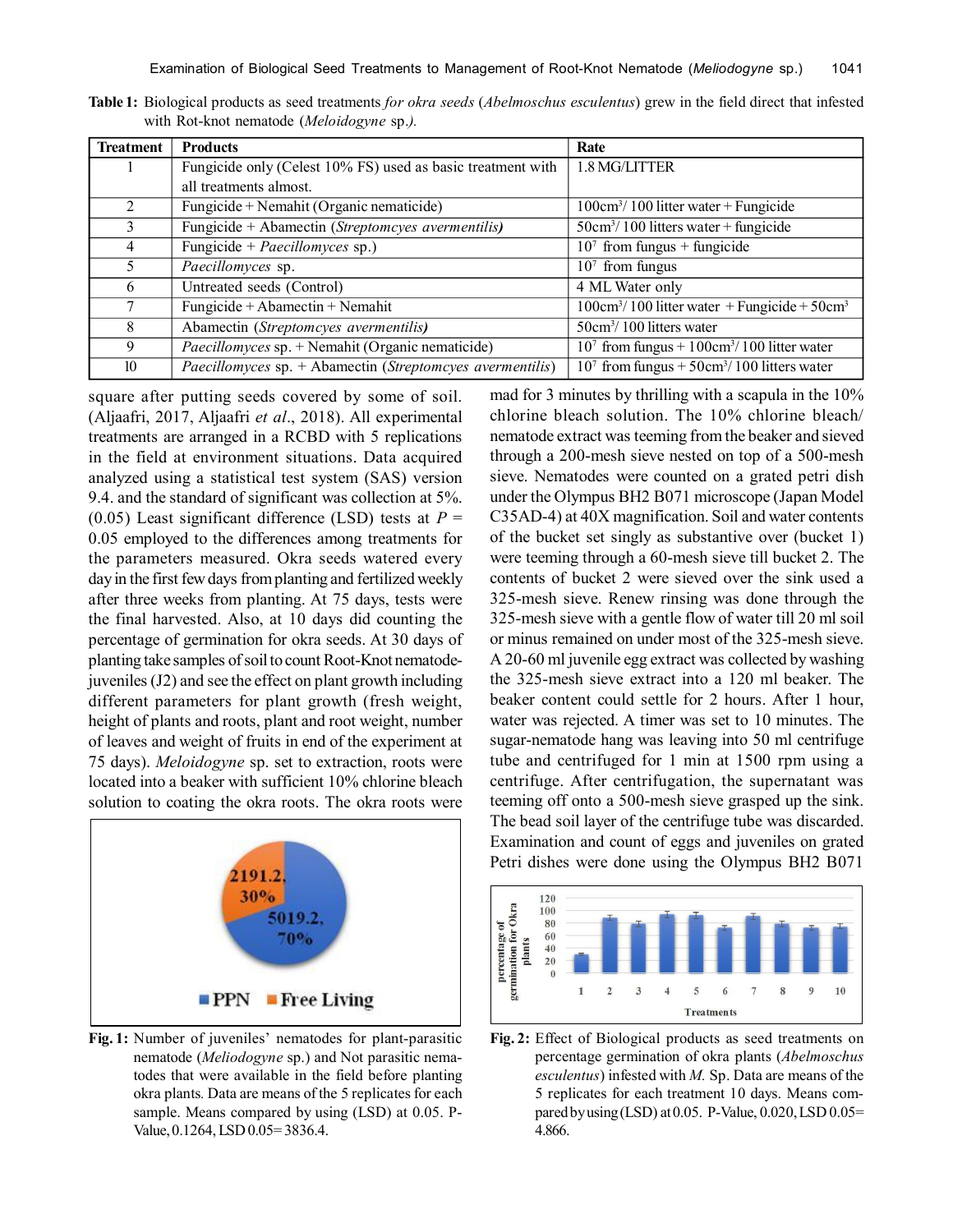**Table 2:** Effect of Biological products as seed treatments on plant growth development of okra plants (Number of leaves/ plant, Weight of roots/ plant grams, Weight of plants/ plant grams, Roots Long/ plant cm<sup>3</sup>, and Plant Long/ plant cm<sup>3</sup>) infested with *M*. sp. After 30 days from planting in the field.

|                   | <b>Number</b> | Weight of   | Weight      | <b>Roots</b>          | <b>Plant</b>          |
|-------------------|---------------|-------------|-------------|-----------------------|-----------------------|
| <b>Treatments</b> | of leaves     | roots/      | of plants / | Long/                 | Long/                 |
|                   | /plant        | plant grams | plant grams | plant cm <sup>3</sup> | plant cm <sup>3</sup> |
| 1                 | 5.4           | 1.295218    | 4.18592     | 8.2                   | 10.8                  |
| $\overline{2}$    | 6.8           | 3.3148      | 7.49984     | 11.3                  | 12.6                  |
| 3                 | 5.8           | 3.586       | 8.05696     | 9.88                  | 10.76                 |
| 4                 | 6.6           | 4.98        | 10.64004    | 11.4                  | 11.2                  |
| 5                 | 7.2           | 2.71918     | 7.96152     | 11.6                  | 13.6                  |
| 6                 | 7             | 1.85038     | 5.98372     | 11.54                 | 13.34                 |
| $\overline{7}$    | 6.8           | 4.41458     | 9.77344     | 12.32                 | 13.72                 |
| 8                 | 6.6           | 4.494       | 8.20516     | 11.44                 | 12.78                 |
| 9                 | 6             | 3.90544     | 7.06648     | 12.8                  | 14.84                 |
| 10                | 6             | 3.5         | 6.63848     | 11.54                 | 11.76                 |
| P-Value           | 0.659         | 0.0069      | 0.061       | 0.028                 | 0.124                 |
| L.S.D 0.05        | 1.925         | 1.909       | 3.677       | 2.391                 | 3.033                 |

following method. Each group of root plant materials for these treatments were laid on the lab counter top and observed for root knot galls. Root galling is recorded on a scale as follows:  $0 = no$ galling,  $1 = 25\%$  galling,  $2 = 50\%$  galling,  $3 = 75\%$  and  $4 = 100\%$  galling. (Aljaafri, 2017).

# **Results**

The isolation of nematodes for the field before study showed there was a lot of numbers of Root-note nematode (Meloidogyne sp.) available in the field was 30% (2191.2) and 70% (5019.2) free living nematodes also were found it in the field beside plant- parasitic nematodes. (Fig. 1).

All the experiments with different products of biological as seed treatments (fungicide, Nemahit (Organic nematicide*,*

Data are means of the 5 replicates for each treatment 30 days of planting. Means compared by using (LSD) at 0.05.

microscope (Japan Model C35AD-4) at 40X magnification (Aljaafri, 2017, Aljaafri *et al*., 2018). Egg mass staining method, the entire root system of each okra plant that had been infested with *Meloidogyne* sp. subjected to egg masses staining procedure. After removing the okra roots from soil, each root was thoroughly washed, blotted dry and placed in a 150 ml beaker with 100 ml of the stain solution (prepared as formerly described). After 15 minutes of soaking in stain, root was rinsed in tap water and blotted dry. Egg mass was observed, counted and photographed under the stereomicroscope (Alti 122) at 2X magnification (Damasceno *et al.*, 2016). All these experiments with different treatments of biological seeds treatments (Table 1) counted number of juveniles, eggs, average of galls that was examined for galling and rated according to the



**Fig. 3:** Effect of *Biological products as seed treatments* on *Meliodogyne* sp. development on okra plants (number of juveniles per 500 cm<sup>3</sup> soil). Data are means of the 5 replicates for each treatment 30 days of planting. Means compared by using (LSD) at 0.05. P-Value, Juveniles, 0.0001, LSD 0.05= 796.67.

*Streptomcyes avermentilis* and *Paecillomyces* sp.), there was no negative effect on plants germination and development occurred by *Meloidogyne* sp. when using these treatments compared with control without treatment and fungicide only also on plant germination. Almost, most of treatments were significant to improve okra seeds germination compared to control treatments (untreated seeds and fungicide only). (Fig. 2).

There was no negative effect on plants growth and development after 30 days from planting including (Number of leaves/ plant, Weight of roots/ plant grams, Weight of plants/ plant grams, Roots Long/ plant cm<sup>3</sup>, and Plant Long/ plant cm<sup>3</sup> ) infested with *M.* sp. After 30 days from planting in the field) occurred by *Meloidogyne* sp. when using these treatments compared with control without treatment (Table 2). Results referred had been shown a positive effect to improve plant growth of okra



**Fig. 4:** Effect of *Biological products as seed treatments* on okra plants production (weight of production fruits for each plant) infested with *M*. sp. in the field. Data are means of the 5 replicates for each treatment 75 days. Means compared by using (LSD) at 0.05. P-Value, fruits/ weight grams, 0.0001, LSD 0.05= 2.422.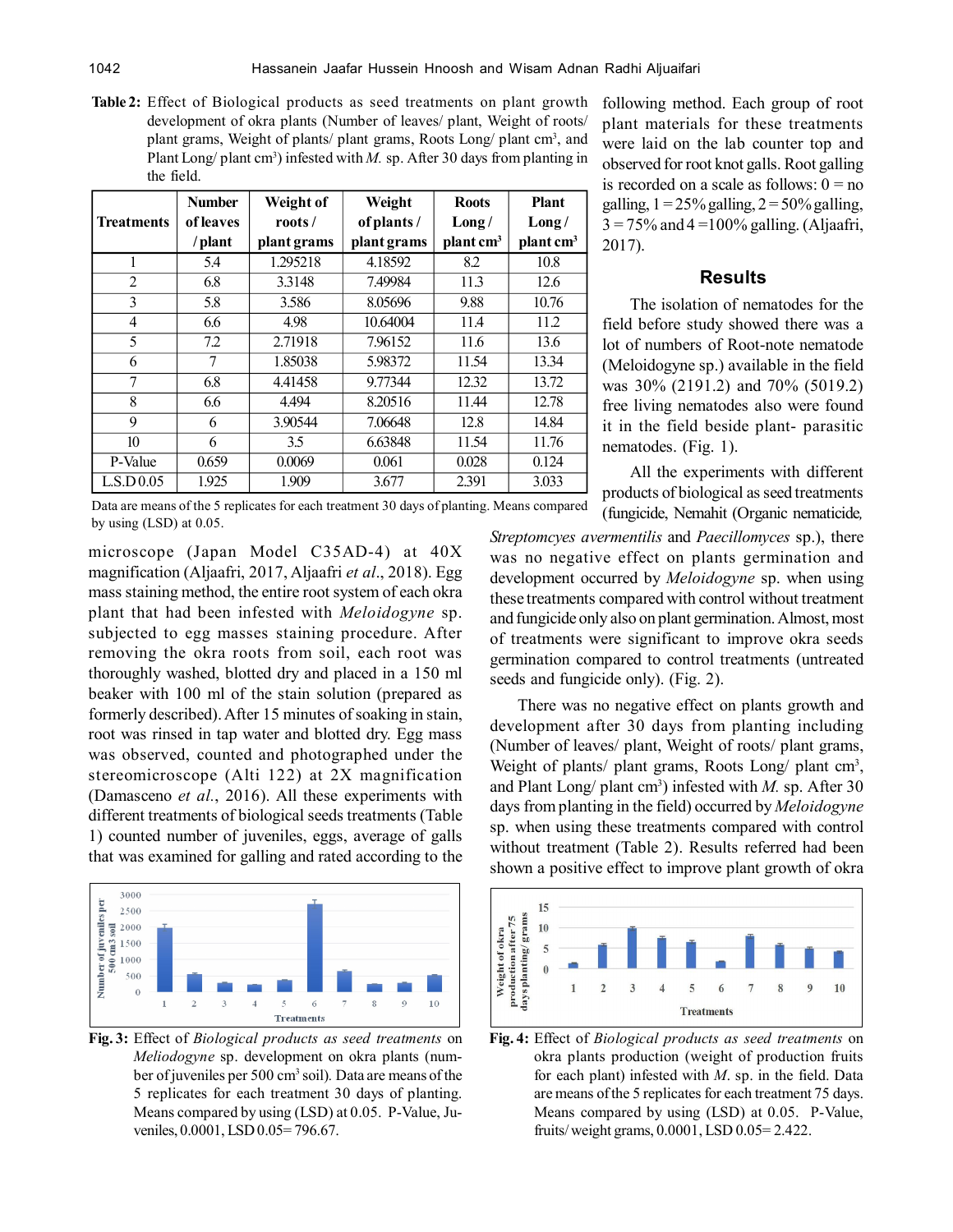**Table 3:** Effect of Biological products as seed treatments on plant growth development of okra plants (Number of leaves/ plant, long of roots/plant/ cm<sup>3</sup>, long of plants/plant/cm<sup>3</sup>, Weight of roots/ plant grams, and Weight of plants/ plant/ grams) infested with *M.* sp. After 75 days from planting in the field.

|                   | <b>Number</b> | Long of               | Long of               | Weight      | Weight      |
|-------------------|---------------|-----------------------|-----------------------|-------------|-------------|
| <b>Treatments</b> | of leaves     | roots/                | plants/               | of Roots/   | of Plants/  |
|                   | /plant        | plant cm <sup>3</sup> | plant cm <sup>3</sup> | plant/grams | plant grams |
| 1                 | 5.667         | 6.957                 | 12.33                 | 2.59        | 5.837       |
| $\overline{2}$    | 10.67         | 12.67                 | 26.7                  | 12.2        | 45.27       |
| 3                 | 18            | 16.67                 | 35                    | 12          | 66.1        |
| $\overline{4}$    | 12.67         | 15.67                 | 35.87                 | 8.7         | 50.87       |
| 5                 | 8.667         | 19                    | 33.33                 | 10.27       | 58.42       |
| 6                 | 5.667         | 17.67                 | 16.43                 | 5.6         | 9.893       |
| 7                 | 8.667         | 16.33                 | 25.67                 | 10.07       | 41.01       |
| 8                 | 10.67         | 16.33                 | 26.5                  | 7.633       | 28.11       |
| 9                 | 10.67         | 12.67                 | 26.7                  | 9.567       | 35.9        |
| 10                | 15.33         | 15.5                  | 39.67                 | 10.33       | 64.9        |
| P-Value           | 0.139         | 0.0001                | 0.0041                | 0.023       | 0.042       |
| L.S.D.0.05        | 8.684         | 3.021                 | 12.531                | 5.140       | 39.45       |

Data are means of the 5 replicates for each treatment 30 days of planting. Means compared by using (LSD) at 0.05.

plants with these treatments (Table 2). Results were significant effects on okra plants growth parameters with treatment (fungicide, Nemahit (Organic nematicide*, Streptomcyes avermentilis,* and *Paecillomyces* sp.), compared to control treatments. In the same treatment did not show any negative significant effect on plant growth with *Streptomcyes avermentilis* and *Paecillomyces* sp. (Table2).

At 30 days of planting, nematode life stages development of *M.* sp. was effect by treatments (fungicide, Nemahit (Organic nematicide*, Streptomcyes avermentilis* and *Paecillomyces* sp.*)*, compared to control treatments. Results had been shown a significant effect to reduce number of juveniles of *M.* sp. with treatments (Nemahit (Organic nematicide*, Streptomcyes avermentilis*



**Fig. 5:** Effect of Biological products as seed treatments on nematode development on okra plants (number of eggs mas and number of notes per roots / plant) infested with *M*. Sp. Data are means of the 5 replicates for each treatment 75 days. Means compared by using (LSD) at 0.05. P-Value, number of eggs mass, 0.0071, LSD 0.05= 3.462, number of notes (galls), 0.0011, LSD 0.05= 1.425.

and *Paecillomyces* sp.), compared to control treatments. Other treatments also were significant with different effect to reduce number of juveniles compared to control (Fig. 3).

At 75 days from the planting, seed treatments (fungicide, Nemahit (Organic nematicide*, Streptomcyes avermentilis* and *Paecillomyces* sp.*)* that was including different rates of biological control, there was no negative effect on okra plants production and development infested by *Meloidogyne* sp. when using these treatments compared with control without treatment (Fig. 4). Results referred had been shown a positive effect to improve plant production of okra plants with these treatments (Fig. 4).

At the end of the experiment after 75 days of planting, all the treatments with different seed treatments (fungicide,

Nemahit (Organic nematicide*, Streptomcyes avermentilis* and *Paecillomyces* sp.) that were including different rates of biological control, there was no negative effect on okra plants growth and development occurred by *Meloidogyne* sp. when using these treatments compared with control treatment (fungicide only and untreated seeds) (Table 3). Results had been shown a positive effect to improve okra plant with all biological control products compered to control treatments in this study. (Table 3).

Root-knot Nematode life stages development of *Meliodogyne* sp. was effect by treatments (Nemahit (Organic nematicide*, Streptomcyes avermentilis* and *Paecillomyces* sp.). Study had been shown a significant effect to reduce average of galls, eggs mass of



**Fig. 6:** Effect of Biological products as seed treatments on nematode development of okra plants (number of juveniles per 500 cm<sup>3</sup> soil and number of eggs per root / plant) infested with *M.* Sp. Data are means of the 5 replicates for each treatment 75 days. Means compared by using (LSD) at 0.05. P-Value, number of juveniles, 0.037, LSD 0.05= 582.57, number of eggs/ plant, 0.0004, LSD 0.05=115.97.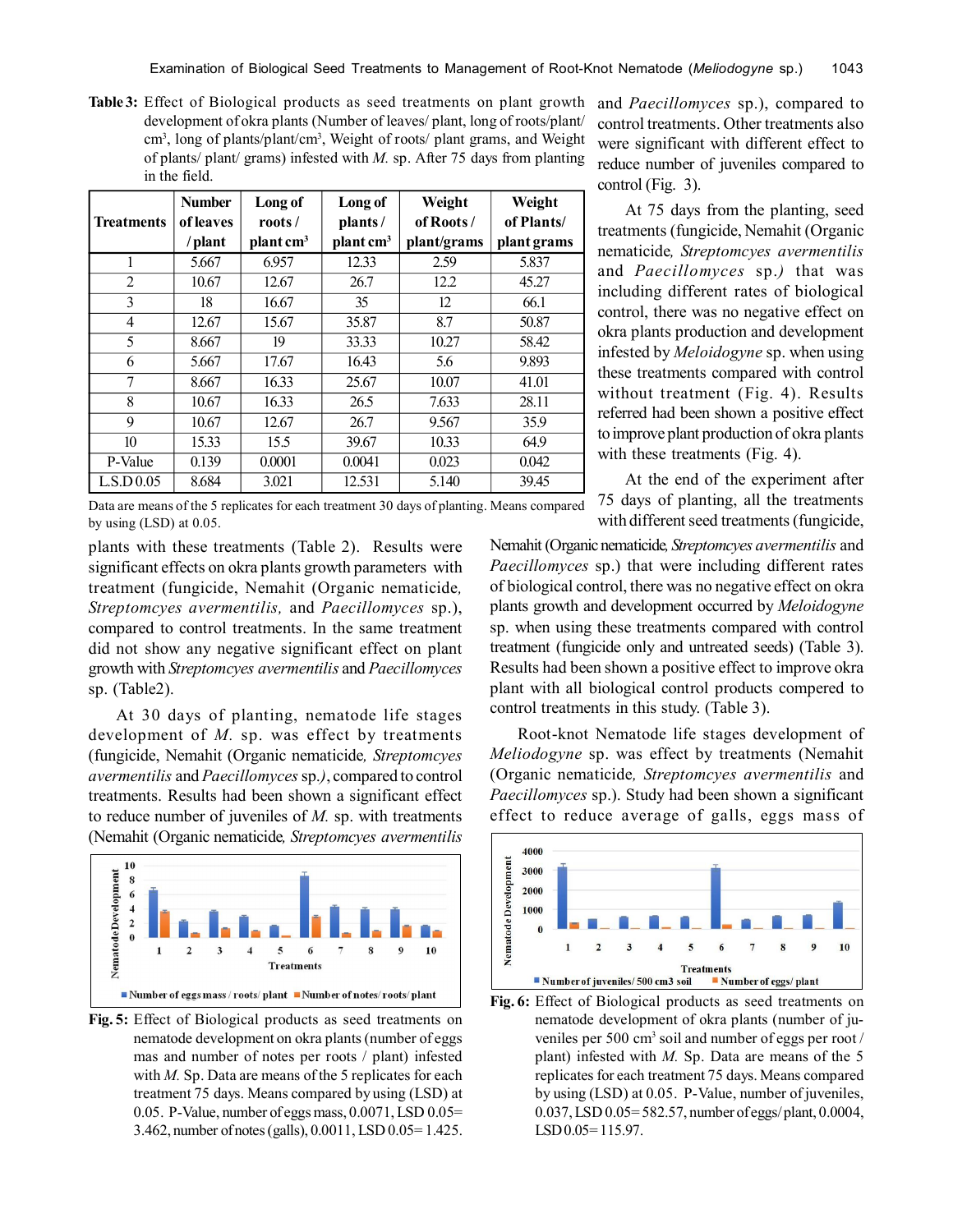*Meliodogyne* sp. with all treatments were significant reduced average of galls, egg mass compared to control treatments (Fig. 5). Egg mass was clear on the roots by taken images (Fig. 5).

Root-knot Nematode life stages development of *Meliodogyne* sp. was effect by treatments (Nemahit - Organic nematicide*, Streptomcyes avermentilis* and *Paecillomyces* sp.). Results had been shown a significant effect to reduce average of *M.* sp. (Juveniles and eggs) with almost all the treatments with different products of biological control. Most of treatments were significant reduced average of juveniles and eggs compared to control treatments (Fig. 6).

## **Discussion**

None of the bacteria*, Streptomcyes avermentilis,* fungus (*Paecillomyces* sp.) *and* Nemahit-Organic nematicide had a negative effect on okra plants growth and development when challenged with *Meliodogyne* sp. All biological seed treatments had been shown significant difference to improve okra plant growth compered to control treatments. This result agreed with Aljaafri (2017) show activity for different seed treatment to improve plant growth for soybean with different biological seed treatments including abamectin (*Streptomcyes avermentilis)*. In addition, the experiments had shown activity to reduce number of life stages for *Meliodogyne* sp. That is related to abamectin is a blend of abamectin that is being used as a seed treatment to control plant-parasitic nematodes on cotton. Many of study had shown the toxicity of abamectin and its effectiveness as a seed treatment to control *M. incognita* on cotton and soybean are lacking. (Aljaafri, 2017, Abawi *et al*., 2003, Becker and Hofer, 2004). There are some examples of bionematicides as seeds treatments including abamectin (Syngenta) has shown activity against soybean cyst nematode (*H. glycines*) and Root-knot nematode (*M. incognita*). (Qiao *et al*., 2012, Muzhandu *et al*., 2014, Aljaafri, 2017, Aljaafri *et. al*., 2018). *Paecillomyces lilacinus* has been used a biological agent against Meloidogyne incognita for okra plants. *P. lilacinus* showed positive effect in the biological control for nematodes.

# **Conclusions**

In summary, using different products included *Streptomcyes avermentilis,* fungus *(Paecillomyces* sp.*) and* Nemahit-Organic nematicide as seed treatments from biological control to management nematodes on okra plants. All the biological products performed statistically better than the control regarding improve plant growth

and reducing Root-knot nematode (*Meliodogyne* sp.) life stages. All these different products of biological control, showed improving plants growth and make okra plants have some factors defense to the soil pathogen.

#### **References**

- Abawi, G.S., J.W. Ludwig, H.V. Morton and D. Hofer (2003). Efficacy of Abamectin as a seed treatment against *Meloidogyne hapla* and *Pratylenchus penetrans*. *Journal of Nematology.,* **35:** 321 (Abstr.).
- Aljaafri and Weasam Adnan Radhi (2017). Management of plant-parasitic nematodes using gene manipulation and biological nematicides. A Dissertation Submitted to the Faculty of Mississippi State University. USA.
- Aljaafri, Weasam Adnan, Eman Rathi Husain and Sadeq Mohammed Ali (2018). Ability of systemic acquired resistance-saponin and a bacterial metabolite to reduce the soybean cyst nematode (*Heterodera glycines*) and the incidence of the sudden death syndrome (*Fusarium virguliforme*). *Journal of Karbala for Agricultural Sciences*., **4:** 2018.
- Becker, J.O. and D. Hofer (2004), Efficacy comparison between seed-coated and soil-applied nematicides in root-knot nematode-infested cucumber fields. Phytopathology **94:** S7 (Abstr.).
- Damasceno, J.C.A., A.C.F. Soares, F.N. Jesus and J.M.C. Castro (2016). Root-knot nematode staining with artificial food dyes. *Nematoda.,* **3:** 1-5.
- FAO (Food and Agriculture Organization) (2016). *FAOSTAT Agriculture Data*. FAO Statistical Databases. Available at: apps.fao.org.
- Hussain, M.A., T. Mukhtar and M.Z. Kayani (2011). Assessment of the damage caused by *Meloidogyne incognita* on okra. *Journal of Animal and Plant Sciences.*, **21:** 857-861. (Links).
- Hussain, M.A., T. Mukhtar, M.Z. Kayani, M.N. Aslam and M.I. Haque (2012). A survey of okra (*Abelmoschus esculentus*) in the Punjab province of Pakistan for the determination of prevalence, incidence and severity of root-knot disease caused by *Meloidogyne* spp. *Pakistan Journal of Botany.*, **44:** 2071-2075. (Links).
- Hussey, R.S. (1989). Disease-inducing secretions of plant parasitic nematodes. *Annu. Rev. Phytopathol*., **27:** 123- 141.
- I.C.S.O. (Iraqi Central Statistic Organization) (2016). *Annual Statistical Group*, Ministry of Planning-Iraq.
- Kayani, M.Z., T. Mukhtar, M.A. Hussain and M.I. Haque (2013). Infestation assessment of root-knot nematodes (*Meloidogyne* spp.) associated with cucumber in the Pothowar region of Pakistan. *Crop Protection.*, **47:** 49-54. http://dx.doi.org/10.1016/j.cropro.2013.01.005. (Links).
- Lohar, D.P. and D.M. Bird (2003). Lotus japonicus: A new model to study root-parasitic nematodes. *Plant Cell Physiology.,* **44:** 1176-1184.